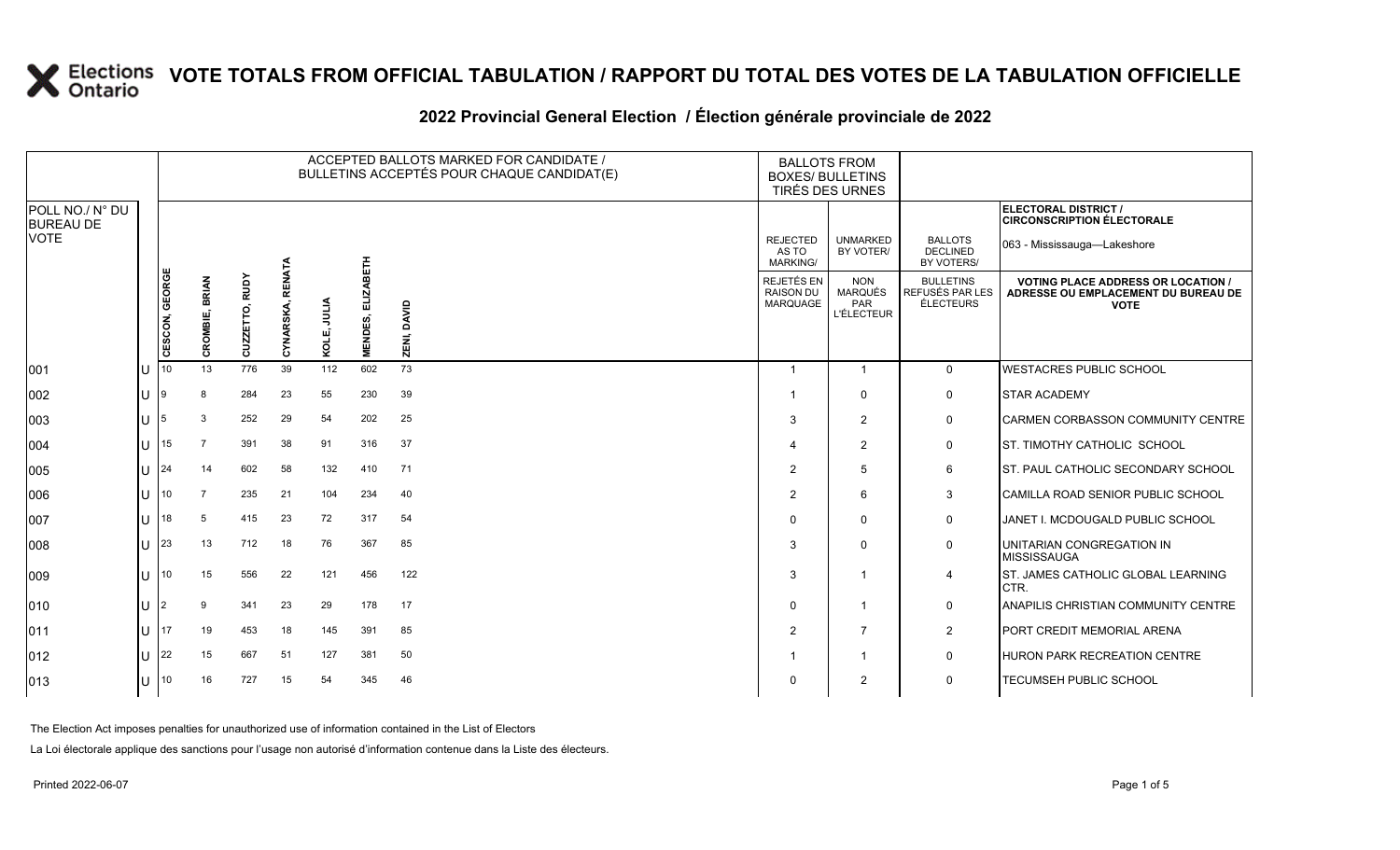### **2022 Provincial General Election / Élection générale provinciale de 2022**

|                                     |    |                |                |                |                  |               | ACCEPTED BALLOTS MARKED FOR CANDIDATE /<br>BULLETINS ACCEPTÉS POUR CHAQUE CANDIDAT(E) | <b>BALLOTS FROM</b><br><b>BOXES/ BULLETINS</b> | <b>TIRÉS DES URNES</b>                      |                                                          |                                                         |                                                                                                 |
|-------------------------------------|----|----------------|----------------|----------------|------------------|---------------|---------------------------------------------------------------------------------------|------------------------------------------------|---------------------------------------------|----------------------------------------------------------|---------------------------------------------------------|-------------------------------------------------------------------------------------------------|
| POLL NO./ N° DU<br><b>BUREAU DE</b> |    |                |                |                |                  |               |                                                                                       |                                                |                                             |                                                          |                                                         | ELECTORAL DISTRICT /<br><b>CIRCONSCRIPTION ÉLECTORALE</b>                                       |
| <b>VOTE</b>                         |    |                |                |                |                  |               |                                                                                       |                                                | <b>REJECTED</b><br>AS TO<br><b>MARKING/</b> | <b>UNMARKED</b><br>BY VOTER/                             | <b>BALLOTS</b><br><b>DECLINED</b><br>BY VOTERS/         | 063 - Mississauga-Lakeshore                                                                     |
|                                     |    | CESCON, GEORGE | CROMBIE, BRIAN | CUZZETTO, RUDY | CYNARSKA, RENATA | MTIN<br>KOLE, | <b>ELIZABETH</b><br><b>MENDES,</b>                                                    | DAVID<br>ZENI,                                 | REJETÉS EN<br><b>RAISON DU</b><br>MARQUAGE  | <b>NON</b><br><b>MARQUÉS</b><br>PAR<br><b>L'ÉLECTEUR</b> | <b>BULLETINS</b><br>REFUSÉS PAR LES<br><b>ÉLECTEURS</b> | <b>VOTING PLACE ADDRESS OR LOCATION /</b><br>ADRESSE OU EMPLACEMENT DU BUREAU DE<br><b>VOTE</b> |
| 014                                 | lu | 17             |                | 326            | 30               | 78            | 362                                                                                   | 65                                             | $\mathbf{1}$                                | $\overline{4}$                                           | $\mathbf 0$                                             | <b>RIVERSIDE PUBLIC SCHOOL</b>                                                                  |
| $ 015\rangle$                       | ΙU | 19             | 25             | 518            | 13               | 84            | 403                                                                                   | 29                                             |                                             | $\mathbf{1}$                                             | 0                                                       | OAKRIDGE PUBLIC SCHOOL                                                                          |
| 016                                 | lu | 8              | 16             | 467            | 18               | 46            | 275                                                                                   | 52                                             | 2                                           | $\mathbf{0}$                                             | $\mathbf 0$                                             | ST. STEPHEN'S ON-THE-HILL UNITED<br><b>CHURCH</b>                                               |
| 017                                 | lu | 9              | 10             | 559            | 23               | 49            | 322                                                                                   | 52                                             | 3                                           | 6                                                        | $\overline{1}$                                          | LORNE PARK SECONDARY SCHOOL                                                                     |
| $ 018\rangle$                       | lu | 12             | 17             | 467            | 36               | 130           | 444                                                                                   | 53                                             |                                             | $\mathbf{0}$                                             | 3                                                       | <b>MEADOW GREEN ACADEMY</b>                                                                     |
| $ 019\rangle$                       | lυ | 12             | 9              | 544            | 22               | 60            | 373                                                                                   | 63                                             |                                             | $\overline{2}$                                           | $\mathbf 0$                                             | OWENWOOD PUBLIC SCHOOL                                                                          |
| 020                                 | ΙU | 21             | 14             | 473            | 26               | 92            | 367                                                                                   | 46                                             |                                             | $\mathbf{0}$                                             | $\mathbf 0$                                             | <b>I</b> SHERIDAN PARK PUBLIC SCHOOL                                                            |
| 021                                 | lu | 11             | 12             | 366            | 26               | 101           | 424                                                                                   | 73                                             | 2                                           | $\overline{2}$                                           | $\mathbf{1}$                                            | <b>HILLCREST MIDDLE SCHOOL</b>                                                                  |
| 022                                 | ΙU |                | 15             | 513            | 36               | 120           | 557                                                                                   | 73                                             |                                             | $\overline{2}$                                           | $\mathbf{1}$                                            | THORN LODGE PUBLIC SCHOOL                                                                       |
| 023                                 | ΙU | 10             | 8              | 453            | 39               | 135           | 339                                                                                   | 74                                             |                                             | $\mathbf{0}$                                             | $\mathbf{1}$                                            | <b>CLARKSON COMMUNITY CENTRE AND</b><br><b>LIBRARY</b>                                          |
| 024                                 | lu | 20             | 9              | 468            | 46               | 186           | 397                                                                                   | 64                                             |                                             | 3                                                        | $\mathbf{1}$                                            | CLARKSON SECONDARY SCHOOL                                                                       |
| $ 400\rangle$                       | Iυ |                | $\mathbf 0$    | 111            | $\overline{4}$   | 10            | 89                                                                                    | 12                                             | $\Omega$                                    | 1                                                        | 0                                                       | <b>FAIRWAYS CONDOS</b>                                                                          |
| 401                                 | lυ |                |                | 67             | -5               | 21            | 70                                                                                    | 5                                              | O                                           | $\Omega$                                                 | $\mathbf 0$                                             | <b>LAKEVIEW APARTMENTS</b>                                                                      |

The Election Act imposes penalties for unauthorized use of information contained in the List of Electors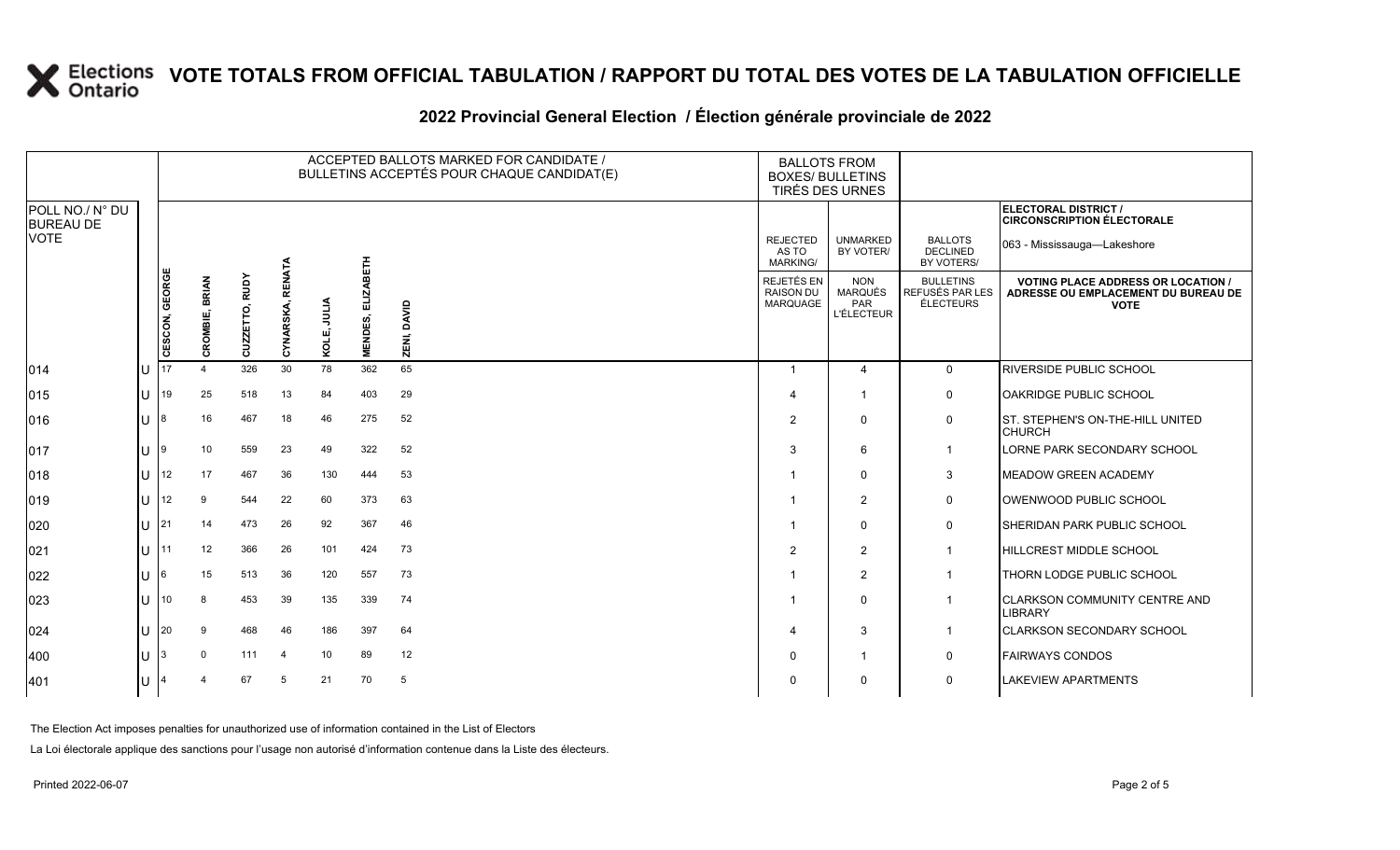### **2022 Provincial General Election / Élection générale provinciale de 2022**

|                                     |                                                    | ACCEPTED BALLOTS MARKED FOR CANDIDATE /<br>BULLETINS ACCEPTÉS POUR CHAQUE CANDIDAT(E) |                |                |                            |              |                             |                | <b>BALLOTS FROM</b><br><b>BOXES/ BULLETINS</b>    | TIRÉS DES URNES                                          |                                                  |                                                                                                 |
|-------------------------------------|----------------------------------------------------|---------------------------------------------------------------------------------------|----------------|----------------|----------------------------|--------------|-----------------------------|----------------|---------------------------------------------------|----------------------------------------------------------|--------------------------------------------------|-------------------------------------------------------------------------------------------------|
| POLL NO./ N° DU<br><b>BUREAU DE</b> |                                                    |                                                                                       |                |                |                            |              |                             |                |                                                   |                                                          |                                                  | ELECTORAL DISTRICT /<br><b>CIRCONSCRIPTION ÉLECTORALE</b>                                       |
| <b>VOTE</b>                         |                                                    |                                                                                       |                |                |                            |              |                             |                | <b>REJECTED</b><br>AS TO<br><b>MARKING/</b>       | <b>UNMARKED</b><br>BY VOTER/                             | <b>BALLOTS</b><br><b>DECLINED</b><br>BY VOTERS/  | 063 - Mississauga-Lakeshore                                                                     |
|                                     |                                                    | CESCON, GEORGE                                                                        | CROMBIE, BRIAN | CUZZETTO, RUDY | <b>RENATA</b><br>CYNARSKA, | KOLE, JULIA  | <b>ELIZABETH</b><br>MENDES, | ZENI, DAVID    | <b>REJETÉS EN</b><br><b>RAISON DU</b><br>MARQUAGE | <b>NON</b><br><b>MARQUÉS</b><br>PAR<br><b>L'ÉLECTEUR</b> | <b>BULLETINS</b><br>REFUSÉS PAR LES<br>ÉLECTEURS | <b>VOTING PLACE ADDRESS OR LOCATION /</b><br>ADRESSE OU EMPLACEMENT DU BUREAU DE<br><b>VOTE</b> |
| 402                                 | U                                                  | l2                                                                                    |                | 82             | $\overline{2}$             | 25           | 71                          | $\overline{7}$ | $\overline{2}$                                    | $\mathbf 0$                                              | $\overline{2}$                                   | PCC#170 - 1515 LAKESHORE RD EAST                                                                |
| 403                                 | $U$  3                                             |                                                                                       | 2              | 36             | 6                          | 26           | 73                          | 11             |                                                   | $\mathbf 0$                                              | $\mathsf{O}$                                     | LAKEWOOD BY THE PARK CONDOS                                                                     |
| 404                                 | $\left  \right $ $\left  \right $ $\left  \right $ |                                                                                       | 2              | 37             |                            | 15           | 22                          | $\overline{1}$ | $\Omega$                                          | $\mathbf 0$                                              | $\pmb{0}$                                        | LAKEWOOD APARTMENTS                                                                             |
| 405                                 | U                                                  |                                                                                       | 2              | 48             | 5                          | 14           | 59                          | 12             |                                                   | $\mathbf 0$                                              | 0                                                | <b>VILLAGE TERRACES II</b>                                                                      |
| 406                                 | $\lfloor \rfloor$ $\rfloor$ 5                      |                                                                                       |                | 40             | 5                          | 19           | 50                          | $\overline{7}$ | $\Omega$                                          | $\overline{1}$                                           | $\mathbf 0$                                      | PROMENADE COURT APARTMENTS                                                                      |
| 407                                 | l∪  2                                              |                                                                                       |                | 45             | 9                          | 12           | 60                          | 9              | $\Omega$                                          | $\mathbf 0$                                              | 0                                                | THE ARGOSY                                                                                      |
| 408                                 | U                                                  |                                                                                       |                | 51             | 8                          | 20           | 34                          | 14             |                                                   | $\mathbf 0$                                              | $\mathbf 0$                                      | 1100 CAVEN CONDOS                                                                               |
| 409                                 | U                                                  | 12                                                                                    | 2              | 79             | -7                         | 29           | 68                          | $\overline{2}$ | $\Omega$                                          | $\mathbf 0$                                              | $\mathbf 0$                                      | SHEROBEE APARTMENTS                                                                             |
| 410                                 | $\left  \right $ $\left  \right $ $\left  \right $ |                                                                                       | $\mathbf 0$    | 71             | 3                          | 17           | 70                          | 9              | $\Omega$                                          | $\overline{2}$                                           | $\overline{1}$                                   | THE CRAFTSMAN                                                                                   |
| 411                                 | U                                                  |                                                                                       | 2              | 33             | $\mathbf 0$                | 15           | 22                          | 6              | $\Omega$                                          | $\mathbf 0$                                              | 0                                                | <b>HARBOURVIEW APARTMENTS</b>                                                                   |
| 412                                 | $U$  5                                             |                                                                                       | 2              | 45             | -1                         | 11           | 37                          | 6              | $\mathbf{0}$                                      | $\mathbf 0$                                              | $\mathbf 0$                                      | <b>RIVERGATE APARTMENTS</b>                                                                     |
| 413                                 | U $ 2$                                             |                                                                                       |                | 20             | 0                          | 9            | 42                          | 6              | $\Omega$                                          | $\mathbf 0$                                              | $\mathsf{O}$                                     | <b>WALDENS LANDING</b>                                                                          |
| 414                                 | U                                                  | 10                                                                                    |                | 34             | 3                          | 13           | 25                          | 8              |                                                   | $\mathbf 0$                                              | $\mathbf 0$                                      | <b>WALDEN GLEN</b>                                                                              |
| 415                                 | $\cup$                                             |                                                                                       | $\overline{2}$ | 45             | -1                         | $\mathbf{1}$ | 54                          | -1             | 0                                                 | $\mathbf 0$                                              | $\mathbf 0$                                      | <b>SHERIDAN CLUB</b>                                                                            |

The Election Act imposes penalties for unauthorized use of information contained in the List of Electors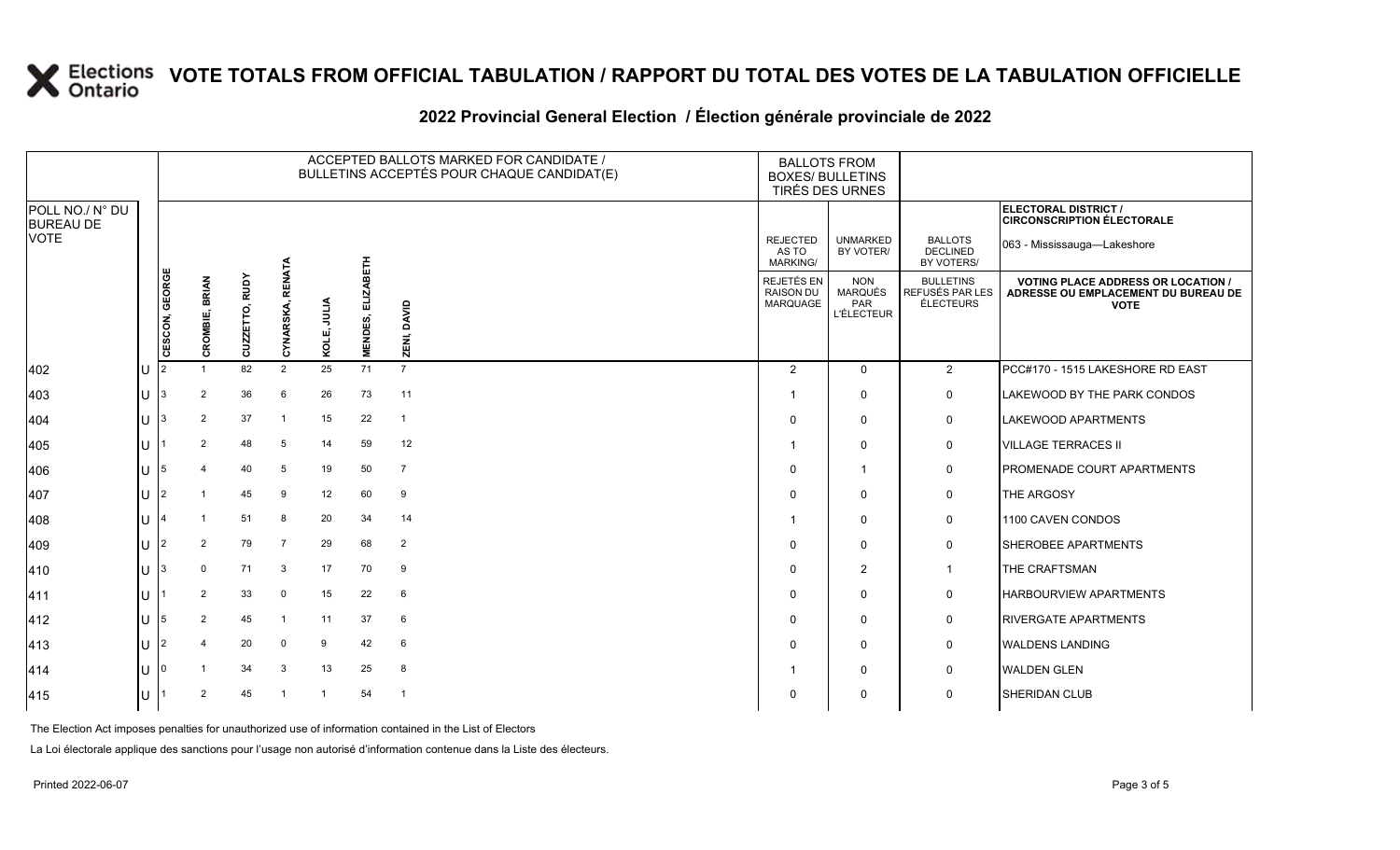### **2022 Provincial General Election / Élection générale provinciale de 2022**

|                                     |     |                |                |                |                  |                 |                                    | ACCEPTED BALLOTS MARKED FOR CANDIDATE /<br>BULLETINS ACCEPTÉS POUR CHAQUE CANDIDAT(E) | <b>BALLOTS FROM</b><br><b>BOXES/ BULLETINS</b><br>TIRÉS DES URNES |                                                          |                                                  |                                                                                                 |
|-------------------------------------|-----|----------------|----------------|----------------|------------------|-----------------|------------------------------------|---------------------------------------------------------------------------------------|-------------------------------------------------------------------|----------------------------------------------------------|--------------------------------------------------|-------------------------------------------------------------------------------------------------|
| POLL NO./ N° DU<br><b>BUREAU DE</b> |     |                |                |                |                  |                 |                                    |                                                                                       |                                                                   |                                                          |                                                  | ELECTORAL DISTRICT /<br><b>CIRCONSCRIPTION ÉLECTORALE</b>                                       |
| <b>VOTE</b>                         |     |                |                |                |                  |                 |                                    |                                                                                       | <b>REJECTED</b><br>AS TO<br><b>MARKING/</b>                       | <b>UNMARKED</b><br>BY VOTER/                             | <b>BALLOTS</b><br><b>DECLINED</b><br>BY VOTERS/  | 063 - Mississauga—Lakeshore                                                                     |
|                                     |     | CESCON, GEORGE | CROMBIE, BRIAN | CUZZETTO, RUDY | CYNARSKA, RENATA | KOLE, JULIA     | <b>ELIZABETH</b><br><b>MENDES,</b> | DAVID<br><b>ZENI,</b>                                                                 | REJETÉS EN<br><b>RAISON DU</b><br><b>MARQUAGE</b>                 | <b>NON</b><br><b>MARQUÉS</b><br>PAR<br><b>L'ÉLECTEUR</b> | <b>BULLETINS</b><br>REFUSÉS PAR LES<br>ÉLECTEURS | <b>VOTING PLACE ADDRESS OR LOCATION /</b><br>ADRESSE OU EMPLACEMENT DU BUREAU DE<br><b>VOTE</b> |
| 416                                 | ΙU  |                |                | 64             | 3                | 22              | 59                                 | 11                                                                                    | $\overline{1}$                                                    | $\Omega$                                                 | $\overline{0}$                                   | 966 INVERHOUSE DR                                                                               |
| 417                                 | lu  |                | 2              | 60             | -3               | 15              | 73                                 | 9                                                                                     |                                                                   |                                                          | $\mathbf 1$                                      | STONEBROOK CONDOMINIUMS                                                                         |
| 700                                 | lU  |                | 3              | 10             | 2                | $\overline{7}$  | 13                                 | $\overline{1}$                                                                        | $\mathbf 0$                                                       | $\Omega$                                                 | $\mathbf 0$                                      | <b>CAMILLA CARE COMMUNITY</b>                                                                   |
| 701                                 | ΙU  |                | $\overline{2}$ | 35             | $\Omega$         | 5               | 41                                 | 10                                                                                    | $\Omega$                                                          | $\Omega$                                                 | $\mathsf{O}$                                     | PORT CREDIT RESIDENCES                                                                          |
| 702                                 | lu  |                | $\Omega$       | 26             | $\overline{1}$   | 6               | 12                                 | $\mathbf 0$                                                                           | $\Omega$                                                          | 0                                                        | $\mathbf 0$                                      | <b>STAVEBANK ROAD SENIORS APTS.</b>                                                             |
| 703                                 | lu- | 3              | $\mathbf{0}$   | 41             | 2                | $\overline{4}$  | 6                                  | 2                                                                                     |                                                                   | $\Omega$                                                 | $\mathsf{O}$                                     | MISSISSAUGA LONG-TERM CARE FACILITY                                                             |
| 704                                 | lu  |                |                | 11             | $\mathbf 0$      | $\overline{2}$  | 12                                 | 2                                                                                     | $\mathbf 0$                                                       |                                                          | $\mathbf 0$                                      | CHARTWELL REGENCY RETIREMENT<br><b>RESIDENCE</b>                                                |
| 705                                 | Iυ  | 3              |                | 11             | $\overline{4}$   | $5\overline{5}$ | 18                                 | $\overline{1}$                                                                        | $\overline{2}$                                                    | $\Omega$                                                 | $\mathsf{O}$                                     | THE ERINVIEW RETIREMENT RESIDENCE                                                               |
| 706                                 | lu  | 3              |                | 8              | 2                | 5               | 8                                  | 3                                                                                     | 5                                                                 | 0                                                        | 5                                                | <b>REGENCY LTC LP-O/A CHARTWELL</b><br><b>WENLEIGH</b>                                          |
| 707                                 | lU  |                |                |                |                  |                 |                                    | COMBINED WITH 703 / COMBINÉ À 703                                                     |                                                                   |                                                          |                                                  |                                                                                                 |
| 708                                 | lu  |                |                | 18             | $\Omega$         |                 | 27                                 | $\overline{7}$                                                                        | $\Omega$                                                          |                                                          |                                                  | <b>WALDEN CIRCLE RETIREMENT COMMUNITY</b>                                                       |
| 709                                 | lU  |                |                |                |                  |                 |                                    | COMBINED WITH 705 / COMBINÉ À 705                                                     |                                                                   |                                                          |                                                  |                                                                                                 |
| 710                                 | lU  |                |                | 48             |                  | 9               | 20                                 | $\overline{1}$                                                                        | $\Omega$                                                          | $\Omega$                                                 | $\Omega$                                         | HILLSIDE PLACE SENIORS APARTMENT                                                                |

The Election Act imposes penalties for unauthorized use of information contained in the List of Electors